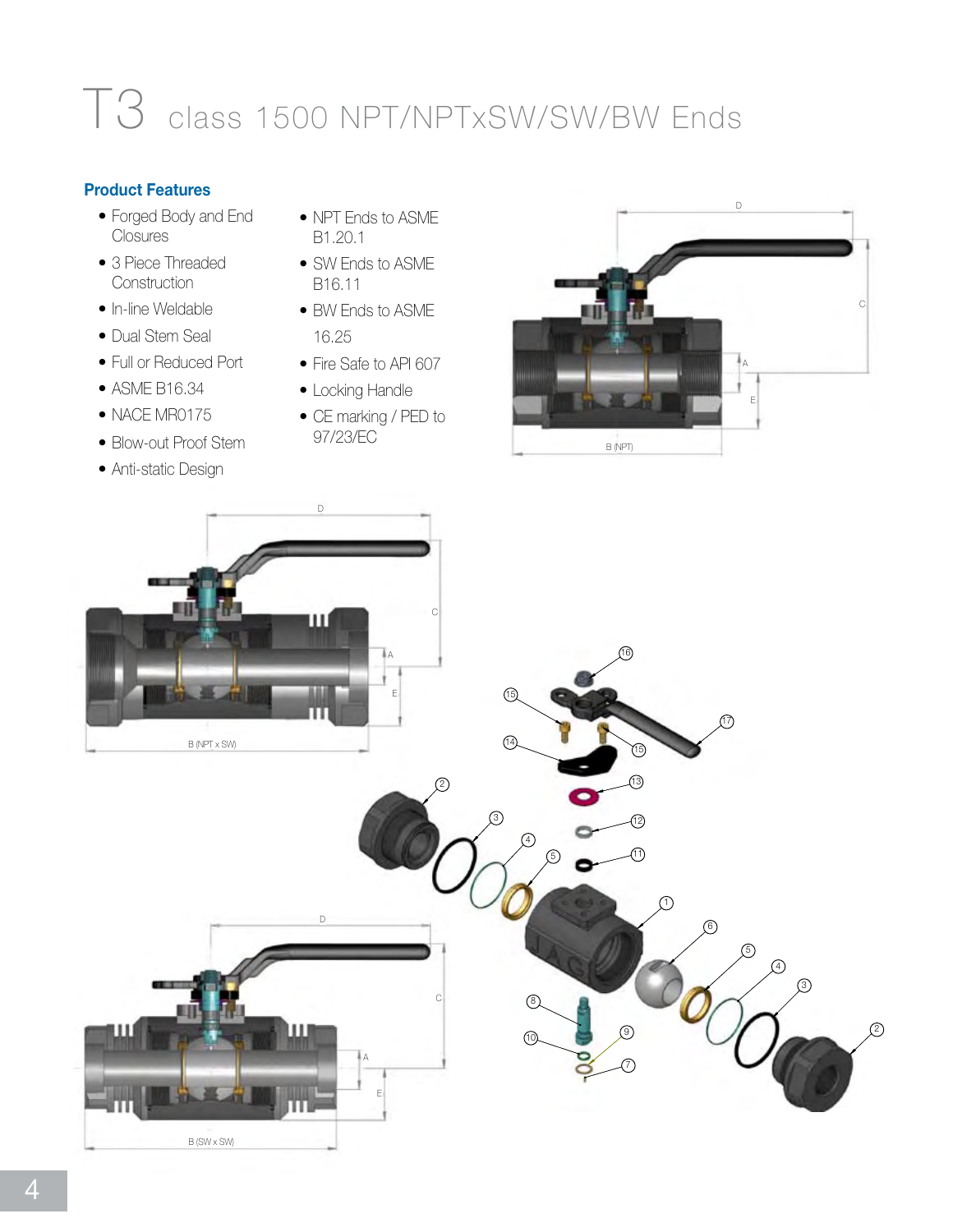|                |                                     |                        |                |                           |               | <b>T3 NPT 1500 BOM</b>                                        |                           |        |                                                   |            |                 |                     |                       |              |                |                 | <b>T3 SW &amp; SW x NPT 1500 BOM</b> |                           |                          |                                 |                                  |                             |                                           |                   |  |
|----------------|-------------------------------------|------------------------|----------------|---------------------------|---------------|---------------------------------------------------------------|---------------------------|--------|---------------------------------------------------|------------|-----------------|---------------------|-----------------------|--------------|----------------|-----------------|--------------------------------------|---------------------------|--------------------------|---------------------------------|----------------------------------|-----------------------------|-------------------------------------------|-------------------|--|
|                |                                     |                        |                |                           |               |                                                               | <b>STYLE / SERVICE</b>    |        |                                                   |            |                 |                     |                       |              |                |                 |                                      |                           | <b>STYLE / SERVICE</b>   |                                 |                                  |                             |                                           |                   |  |
| No.            | <b>PART</b>                         |                        | QTY            | <b>STANDARD</b>           |               | <b>NACE</b>                                                   | LOW TEMP<br><b>NACE</b>   |        | <b>STAINLESS</b><br><b>STEEL</b>                  |            | No.             |                     | <b>PART</b>           |              | QTY            | <b>STANDARD</b> |                                      | <b>NACE</b>               |                          | <b>NACE</b>                     |                                  |                             | <b>LOW TEMP STAINLESS</b><br><b>STEEL</b> |                   |  |
| 1              | Body                                |                        | $\mathbf{1}$   | A <sub>105</sub>          |               | A105N                                                         | A350-LF2                  |        | A182-F316                                         |            | 1               | Body                |                       |              | 1              |                 | A <sub>105</sub>                     | A105N                     |                          |                                 | A350-LF2                         |                             | A182-F316                                 |                   |  |
| $\overline{2}$ | End Cap                             |                        | $\overline{2}$ | A <sub>105</sub>          |               | A105N                                                         | A350-LF2                  |        | A479-316                                          |            | $\mathbf{2}$    |                     | <b>End Cap</b>        |              | $\overline{2}$ |                 | A105                                 |                           | A105N                    |                                 | A350-LF2                         |                             | A479-316                                  |                   |  |
| 3              | Gasket                              |                        | $\overline{2}$ | Graphite                  |               | Graphite                                                      | Graphite                  |        | Graphite                                          |            | 3               |                     | Gasket                |              | $\overline{2}$ |                 | Graphite                             | Graphite                  |                          |                                 | Graphite                         |                             | Graphite                                  |                   |  |
| 4              | O-Ring                              |                        | $\overline{2}$ | <b>BUNA</b>               |               | Viton                                                         | Viton                     |        | <b>Teflon</b>                                     |            | $\overline{4}$  |                     | O-Ring                |              | $\overline{2}$ |                 | Viton                                | Viton                     |                          |                                 | Viton                            |                             | <b>Teflon</b>                             |                   |  |
| 5              | Seat                                |                        | $\overline{2}$ | Delrin                    |               | Delrin                                                        | Delrin                    |        | <b>TFM</b>                                        |            | 5               | Seat                |                       |              | $\overline{2}$ |                 | <b>TFM</b>                           | <b>TFM</b>                |                          |                                 | <b>TFM</b>                       |                             | <b>TFM</b>                                |                   |  |
| 6              | <b>Ball</b>                         |                        | $\mathbf{1}$   | 304 SS                    |               | 316 SS                                                        | 316 SS                    |        | 316 SS                                            |            | 6               | <b>Ball</b>         |                       |              | $\mathbf{1}$   |                 | 304 SS                               | 316 SS                    |                          |                                 | 316 SS                           |                             | 316 SS                                    |                   |  |
| $\overline{7}$ | Anti-Static<br>Spring               |                        | $\mathbf{1}$   | 304 SS                    |               | 304 SS                                                        | 304 SS                    |        | 304 SS                                            |            | $\overline{7}$  |                     | Anti-Static<br>Spring |              | 1              |                 | 304 SS                               | 304 SS                    |                          |                                 | 304 SS                           |                             | 304 SS                                    |                   |  |
| 8              | <b>Stem</b>                         |                        | $\overline{1}$ | <b>AISI 4140</b>          |               | $17-4$ ph                                                     | $17-4$ ph                 |        | 316 SS                                            |            | 8               | <b>Stem</b>         |                       |              | 1              |                 | <b>AISI 4140</b>                     | $17-4$ ph                 |                          |                                 | $17-4$ ph                        |                             | $17-4$ ph                                 |                   |  |
| 9              | <b>Thrust Washer</b>                |                        | $\mathbf{1}$   | Nylon                     |               | Nylon                                                         | Nylon                     |        | <b>TFM</b>                                        |            | 9               |                     | <b>Thrust Washer</b>  |              | $\mathbf{1}$   | <b>PEEK</b>     |                                      | <b>PEEK</b>               |                          | <b>PEEK</b>                     |                                  |                             | <b>PEEK</b>                               |                   |  |
| 10             | O-Ring                              | $\mathbf{1}$           |                | <b>BUNA</b>               |               | Viton                                                         | Viton                     |        | <b>Teflon</b>                                     |            | 10 <sup>°</sup> |                     | O-Ring                |              | -1             | Viton           |                                      | Viton                     |                          | Viton                           |                                  |                             | Teflon                                    |                   |  |
| 11             | <b>Stem Packing</b><br>$\mathbf{1}$ |                        |                | Graphite                  |               | Graphite                                                      | Graphite                  |        | Graphite                                          |            | 11              |                     | <b>Stem Packing</b>   |              | $\mathbf{1}$   | Graphite        |                                      | Graphite                  |                          | Graphite                        |                                  |                             | Graphite                                  |                   |  |
| 12             | Packing<br>Follower                 | $\mathbf{1}$<br>304 SS |                |                           | 304 SS        | 304 SS                                                        |                           | 304 SS |                                                   | 12         |                 | Packing<br>Follower |                       | $\mathbf{1}$ | 304 SS         |                 |                                      | 304 SS                    |                          | 304 SS                          |                                  | 304 SS                      |                                           |                   |  |
| 13             | <b>Belleville</b><br>Washer         |                        | $\mathbf{1}$   | 304 SS                    |               | 304 SS                                                        | 304 SS                    |        | 304 SS                                            |            | 13              |                     | Belleville<br>Washer  | 1            |                |                 | 304 SS                               |                           | 304 SS                   |                                 | 304 SS                           |                             | 304 SS                                    |                   |  |
| 14             | <b>Gland Flange</b>                 |                        | $\mathbf{1}$   | <b>WCB</b>                |               | <b>WCB</b>                                                    | <b>WCB</b>                |        | 304 SS                                            |            | 14              |                     | <b>Gland Flange</b>   |              | -1             |                 | <b>WCB</b>                           | <b>WCB</b>                |                          |                                 | <b>WCB</b>                       |                             | 304 SS                                    |                   |  |
| 15             | Gland Bolt                          |                        | $\mathbf{2}$   | <b>Stainless</b><br>Steel |               | <b>Stainless</b><br>Steel                                     | <b>Stainless</b><br>Steel |        | <b>Stainless</b><br>Steel                         |            |                 |                     | 15 Gland Bolt         |              | $\mathbf{2}$   |                 | <b>Stainless</b><br>Steel            | <b>Stainless</b><br>Steel |                          |                                 | <b>Stainless</b><br><b>Steel</b> |                             | <b>Stainless</b><br>Steel                 |                   |  |
| 16             | <b>Handle Nut</b>                   |                        | $\mathbf{1}$   | <b>CS Coated</b>          |               | <b>CS</b><br>Coated                                           | <b>CS Coated</b>          |        | 304 SS                                            |            | 16              |                     | <b>Handle Nut</b>     |              | 1              |                 | <b>CS Coated</b>                     | <b>CS</b><br>coated       |                          |                                 | <b>CS Coated</b>                 |                             | 304 SS                                    |                   |  |
| 17             | Handle                              |                        | $\mathbf{1}$   | CS Coated                 |               | <b>CS</b><br>Coated                                           | CS Coated                 |        | 304 SS                                            |            |                 | 17 Handle           |                       |              | 1              |                 | CS Coated                            | <b>CS</b><br>coated       |                          |                                 | CS Coated                        |                             | 304 SS                                    |                   |  |
|                |                                     |                        |                |                           |               |                                                               |                           |        | <b>T3 NPT / NPT x SW / SW 1500 DIMS &amp; WT.</b> |            |                 |                     |                       |              |                |                 |                                      |                           |                          |                                 |                                  |                             |                                           |                   |  |
|                | <b>Size</b>                         | <b>Bore</b>            |                | A                         |               | B (NPT)                                                       | <b>B (NPTxSW)</b>         |        | B (SWxSW)                                         |            | C               |                     |                       | D            |                |                 | Ε                                    |                           | Weight<br>(NPT)          | Weight<br>(NPTx-<br>SW)         |                                  | Weight<br>(SW)              |                                           |                   |  |
| $\mathsf{in}$  | mm                                  | FP/<br><b>RP</b>       | in             | mm                        | $\mathsf{in}$ | mm                                                            | in                        | mm     | in.                                               | mm         |                 | <i>in</i>           | mm                    | in           |                | mm              | in                                   | mm                        | $\mathsf{I}\mathsf{bs}.$ | kg.                             | Ibs. kg.                         |                             | Ibs. kg.                                  |                   |  |
| 1/4"           | 6.4                                 | FP                     |                | 0.50 12.7 3.86            |               | 98.0                                                          | 4.44                      |        | 112.5 5.00 127.0 3.26                             |            |                 |                     | 82.8                  | 6.50         |                |                 | 165.1 0.87 22.0                      |                           | 3                        | 1                               | 3                                | $\mathbf{1}$                | 4                                         | 2                 |  |
| 3/8"           | 9.5                                 | FP                     |                | $0.50$ 12.7               | 3.86          | 98.0                                                          | 4.44                      | 112.5  | 5.00                                              | 127.0 3.26 |                 |                     | 82.8                  | 6.50         |                |                 | 165.1 0.87                           | 22.0                      | 3                        | 1                               | 3                                | 1                           | 4                                         | $\mathbf{2}$      |  |
| 1/2"           | 12.7                                | FP                     |                | $0.50$ 12.7               | 3.86          | 98.0                                                          | 4.44                      | 112.5  | 5.00                                              |            |                 | 127.0 3.26          | 82.8                  | 6.50         |                |                 | 165.1 0.87 22.0                      |                           | 3                        | 1                               | 3                                | 1                           | 4                                         | 2                 |  |
|                |                                     |                        |                |                           |               |                                                               |                           |        |                                                   |            |                 |                     |                       |              |                |                 |                                      |                           |                          |                                 |                                  |                             |                                           |                   |  |
| 3/4"           | 19.1                                | <b>RP</b><br>FP        |                | $0.50$ 12.7               | 4.37          | 111.0<br>0.75 19.0 4.25 107.9 5.50 140.0 6.75 172.0 3.67 93.2 | 5.57                      | 141.5  | 6.75                                              | 172.0 3.26 |                 |                     | 82.8                  | 6.50         |                |                 | 165.1 0.87<br>8.46 214.9 1.18 30.0   | 22.0                      | $\overline{4}$<br>6      | $\overline{c}$<br>$\mathcal{S}$ | 4<br>5                           | $\mathbf{2}$<br>$2^{\circ}$ | $\overline{7}$<br>$\overline{7}$          | 3<br>$\mathbf{3}$ |  |

|                 | 25.4 | RP.  | 0.75 19.0 4.50    |                |                  | 114.3                                                             | 5.63 | 143.0 6.75 172.0 3.67 |      |                       | 93.2                                                      | 8.46 214.9 1.18 30.0 6 |      |      |         |                | $3 \quad 7 \quad 3$ |             |             |                                                           |
|-----------------|------|------|-------------------|----------------|------------------|-------------------------------------------------------------------|------|-----------------------|------|-----------------------|-----------------------------------------------------------|------------------------|------|------|---------|----------------|---------------------|-------------|-------------|-----------------------------------------------------------|
|                 |      | FP.  |                   | 1.00 25.4      | 5.25             | 133.3                                                             | 6.00 | 152.5                 | 6.75 | 172.0 3.93            | 99.8                                                      | 8.46 214.9             | 1.58 | 40.0 | -9      | 4              | -9                  | $5 -$       |             |                                                           |
| $1 - 1/4"$      | 31.8 | RP   |                   | $1.00$ 19.0    | 6.43             | 163.3                                                             | 7.46 | 190.0 8.50 217.0 3.93 |      |                       | 99.8                                                      | 8.46 214.9 1.58        |      | 40.0 | $-10$ . | $\overline{4}$ | 12                  | $6^{\circ}$ |             |                                                           |
|                 |      |      | FP 1.50 25.4 6.26 |                |                  | 159.0                                                             | 7.38 |                       |      |                       | 188.0 8.50 217.0 5.30 134.6 10.00 254.0 1.58 40.0 18      |                        |      |      |         |                |                     |             | 8 19 9 20 9 |                                                           |
|                 |      | RP . | 1.00 19.0 6.43    |                |                  | 163.3                                                             | 7.46 |                       |      | 190.0 8.50 217.0 3.93 | 99.8 8.46 214.9 1.58 40.0 11                              |                        |      |      |         |                |                     |             | 5 12 5 14 6 | 84<br>10 5<br>$14 \overline{7}$<br>$21 \quad 10$<br>33 15 |
| $1 - 1/2"$ 38.1 |      | FP.  |                   | 1.50 25.4      | 6.26             | 159.0                                                             | 7.38 | 188.0                 |      |                       | 8.50 217.0 5.30 134.6 10.00 254.0 1.58 40.0 17            |                        |      |      |         |                |                     |             | 8 19 9 20 9 |                                                           |
| 2"              | 50.8 | RP   |                   |                | $1.50$ 38.0 6.75 | 171.4                                                             |      |                       |      |                       | 7.63 194.5 8.50 217.0 5.30 134.6 10.00 254.0 1.79 45.5 17 |                        |      |      |         | $-8$           | 19                  | -9          |             |                                                           |
|                 |      | FP.  |                   | 2.00 50.8 6.25 |                  | 158.8                                                             | 8.05 |                       |      |                       | 204.5 9.85 250.0 6.30 160.0 12.40 315.0 1.79 45.5 29      |                        |      |      |         | 13 31          |                     | 14          |             |                                                           |
| 3"              | 76.2 | RP.  | 2.00              | 50.8           | 10.00            | 254.0 11.38 289.0 12.75 324.0 6.30 160.0 12.40 315.0 2.40 61.0 39 |      |                       |      |                       |                                                           |                        |      |      |         | 18             | 45                  |             | 21 51 23    |                                                           |

Dimensions +/- 0.059 in (+/- 1.5mm)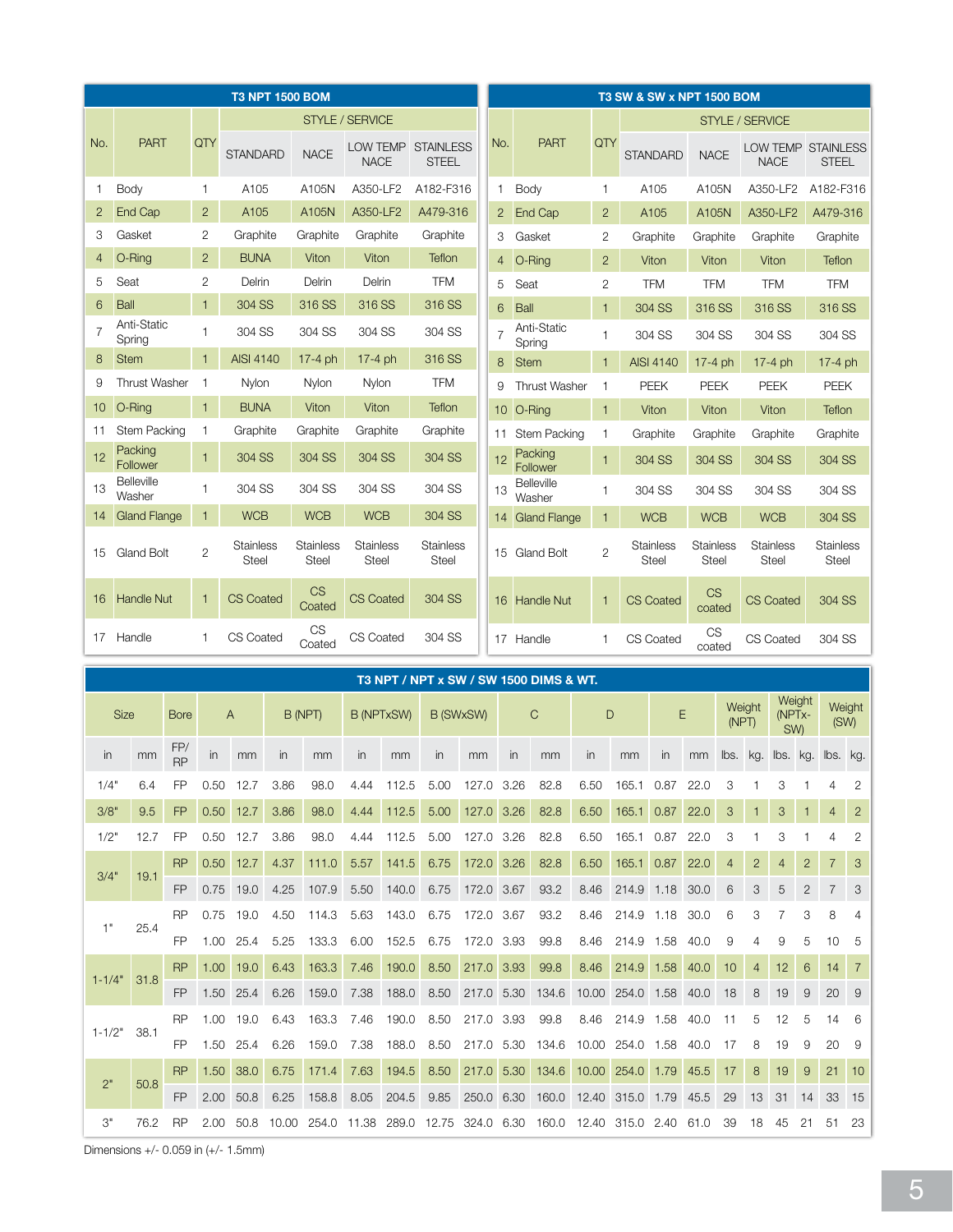## T3 class 2500 NPT/NPTxSW/SW/BW Ends



## **Product Features**

- Forged Body and End **Closure**
- 3 Piece Threaded **Construction**
- In-line Weldable
- Dual Stem Seal
- Full or Reduced Port •
- ASME B16.34 •
- NACE MR0175
- Blow-out Proof Stem •
- Anti-static Design
- NPT Ends to ASME B1.20.1
- SW Ends to ASME B16.11
- BW Ends to ASME 16.25
- Fire Safe to API 607
- Locking Handle
- CE marking / PED to 97/23/EC



\*T3 valve also available in Hammer Union end configuration

|                | T3 NPT/SW 2500 BOM          |                |                             |                                        |                                |                                  |  |  |  |  |  |  |  |  |
|----------------|-----------------------------|----------------|-----------------------------|----------------------------------------|--------------------------------|----------------------------------|--|--|--|--|--|--|--|--|
|                |                             |                | Service                     |                                        |                                |                                  |  |  |  |  |  |  |  |  |
| No.            | <b>PART</b>                 | QTY            | <b>STANDARD</b>             | <b>NACE</b>                            | <b>LOW TEMP</b><br><b>NACE</b> | <b>STAINLESS</b><br><b>STEEL</b> |  |  |  |  |  |  |  |  |
| 1              | Body                        | 1              | A105                        | A105N                                  | A350-LF2                       | A182-F316                        |  |  |  |  |  |  |  |  |
| $\overline{2}$ | End Cap                     | $\overline{2}$ | A105                        | A105N                                  | A350-LF2                       | A479-316                         |  |  |  |  |  |  |  |  |
| 3              | Gasket                      | $\overline{2}$ | Graphite                    | Graphite                               | Graphite                       | Graphite                         |  |  |  |  |  |  |  |  |
| $\overline{4}$ | O-Ring                      | $\overline{2}$ | Viton                       | Viton                                  | Viton                          | Teflon                           |  |  |  |  |  |  |  |  |
| 5              | Seat                        | $\overline{2}$ | <b>PEEK</b>                 | <b>PEEK</b>                            | <b>PEEK</b>                    | <b>PEEK</b>                      |  |  |  |  |  |  |  |  |
| 6              | Ball                        | $\mathbf{1}$   | 17-4 ph                     | 17-4 ph                                | 17-4 ph                        | $17-4$ ph                        |  |  |  |  |  |  |  |  |
| $\overline{7}$ | Anti-Static<br>Spring       | 1              | 304 SS                      | 304 SS                                 | 304 SS                         | 304 SS                           |  |  |  |  |  |  |  |  |
| 8              | <b>Stem</b>                 | 1              | <b>AISI 4140</b>            | 17-4 ph                                | $17-4$ ph                      | $17-4$ ph                        |  |  |  |  |  |  |  |  |
| 9              | Thrust<br>Washer            | $\mathbf{1}$   | <b>PEEK</b>                 | <b>PEEK</b>                            | <b>PEEK</b>                    | <b>PEEK</b>                      |  |  |  |  |  |  |  |  |
| 10             | O-Ring                      | 1              | Viton                       | Viton                                  | Viton                          | Teflon                           |  |  |  |  |  |  |  |  |
| 11             | Stem<br>Packing             | 1              | Graphite                    | Graphite                               | Graphite                       | Graphite                         |  |  |  |  |  |  |  |  |
| 12             | Packing<br>Follower         | $\mathbf{1}$   | 304 SS                      | 304 SS                                 | 304 SS                         | 304 SS                           |  |  |  |  |  |  |  |  |
| 13             | <b>Belleville</b><br>Washer | 1              | 65Mn<br><b>Spring Steel</b> | 65Mn<br><b>Spring Steel</b>            | 65Mn<br><b>Spring Steel</b>    | 304 SS                           |  |  |  |  |  |  |  |  |
| 14             | Gland<br>Flange             | $\mathbf{1}$   | <b>WCB</b>                  | <b>WCB</b>                             | <b>WCB</b>                     | <b>WCB</b>                       |  |  |  |  |  |  |  |  |
| 15             | <b>Gland Bolt</b>           | $\overline{c}$ | <b>Stainless</b><br>Steel   | <b>Stainless</b><br><b>Steel</b>       | <b>Stainless</b><br>Steel      | <b>Stainless</b><br>Steel        |  |  |  |  |  |  |  |  |
| 16             | Handle<br><b>Nut</b>        | $\mathbf{1}$   |                             | Carbon Steel Carbon Steel Carbon Steel |                                | 304 SS                           |  |  |  |  |  |  |  |  |
| 17             | Handle                      | 1              |                             | Carbon Steel Carbon Steel Carbon Steel |                                | 304 SS                           |  |  |  |  |  |  |  |  |

Ш A B (NPT x SW)